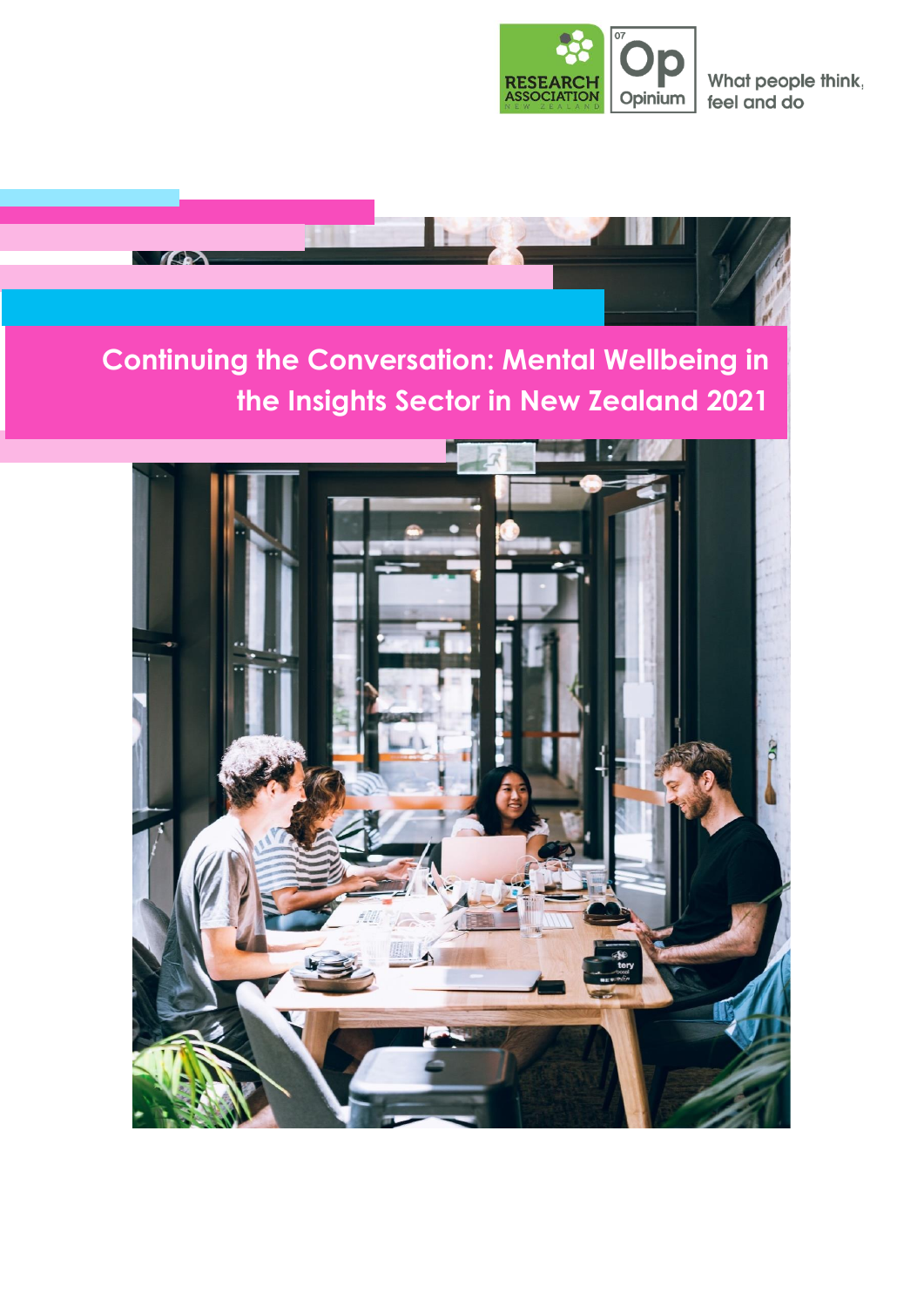

## Summary of Findings



84% have struggled with their mental health to some degree in the previous 12 months *(vs. 86% in 2020)*



69% who have suffered from mental health problems in the past 12 months have not told their workplace about it *(vs. 48% in 2020)*



Workload and having too much to do is the most common cause of stress among market researchers (47%) *(vs. 38% in 2020)*



46% feel that they had too much to do to take time off work for a mental health problem *(vs. 54% in 2020)*



 $43\%$  do not feel that their mental health problem is a valid reason to take time off work *(vs. 32% in 2020)*



One in three (33%) do not feel that their workplace is doing enough to help employees with their mental health and wellbeing *(vs. 34% in 2020)*



83% feel more relaxed when working from home *(vs. 69% in 2020)*



57% feel that working from home has improved their mental wellbeing *(vs. 49% in 2020)*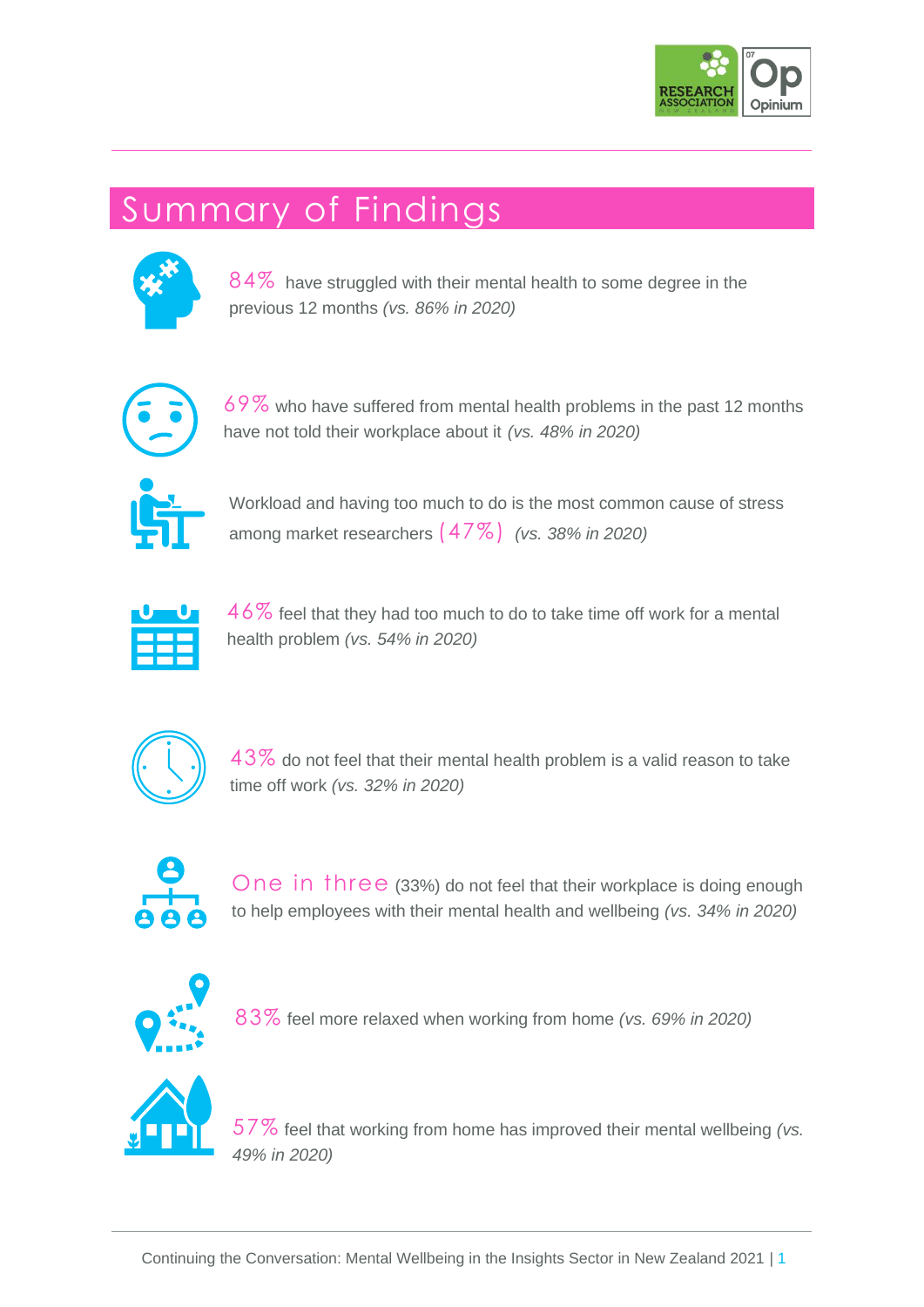

### Introduction

We designed our Workplace Mental Wellbeing Audit to help organisations understand the mental health of their employers and in turn take steps to help them. For this study, we partnered with Research Association New Zealand (RANZ) and surveyed 58 researchers in July and August 2020 and 2021 to look specifically at the mental wellbeing of those working in the market research industry in New Zealand and how they are coping in the context of a pandemic. The research took place over the following dates:

- 16<sup>th</sup> July 2020 17<sup>th</sup> August 2020
- 23rd July 2021 26th August 2021

The report will cover a brief overview of our findings including the top stresses market researchers in New Zealand face, and how employees feel when discussing mental wellbeing in the workplace. Suggestions for employers to help them improve the wellbeing of their staff will also be scattered throughout the report.

### Warwick-Edinburgh Mental Wellbeing Scale

A key element of our audit is the Warwick-Edinburgh Mental Wellbeing Scale\*; a rigorous and scientific method designed by the University of Warwick with funding from NHS Health Scotland. Looking at the scores of the scale, the mental wellbeing of an individual can be determined in terms of whether it falls above or below the national average. The scale enables us to quantify mental wellbeing, thus promoting wider understanding of mental wellbeing. A further use of the scale is to encourage effective improvement of mental wellbeing for the individual, by tracking scores over time, and to equip organisations and wider society to support the enhancement of mental wellbeing.

\*Warwick–Edinburgh Mental Wellbeing Scale (WEMWBS) © University of Warwick, NHS Health Scotland, and University of Edinburgh, 2007, all rights reserved. If you would like to use the scale, please visit the University of Warwick website for more details[: https://warwick.ac.uk/fac/sci/med/research/platform/wemwbs/](https://warwick.ac.uk/fac/sci/med/research/platform/wemwbs/)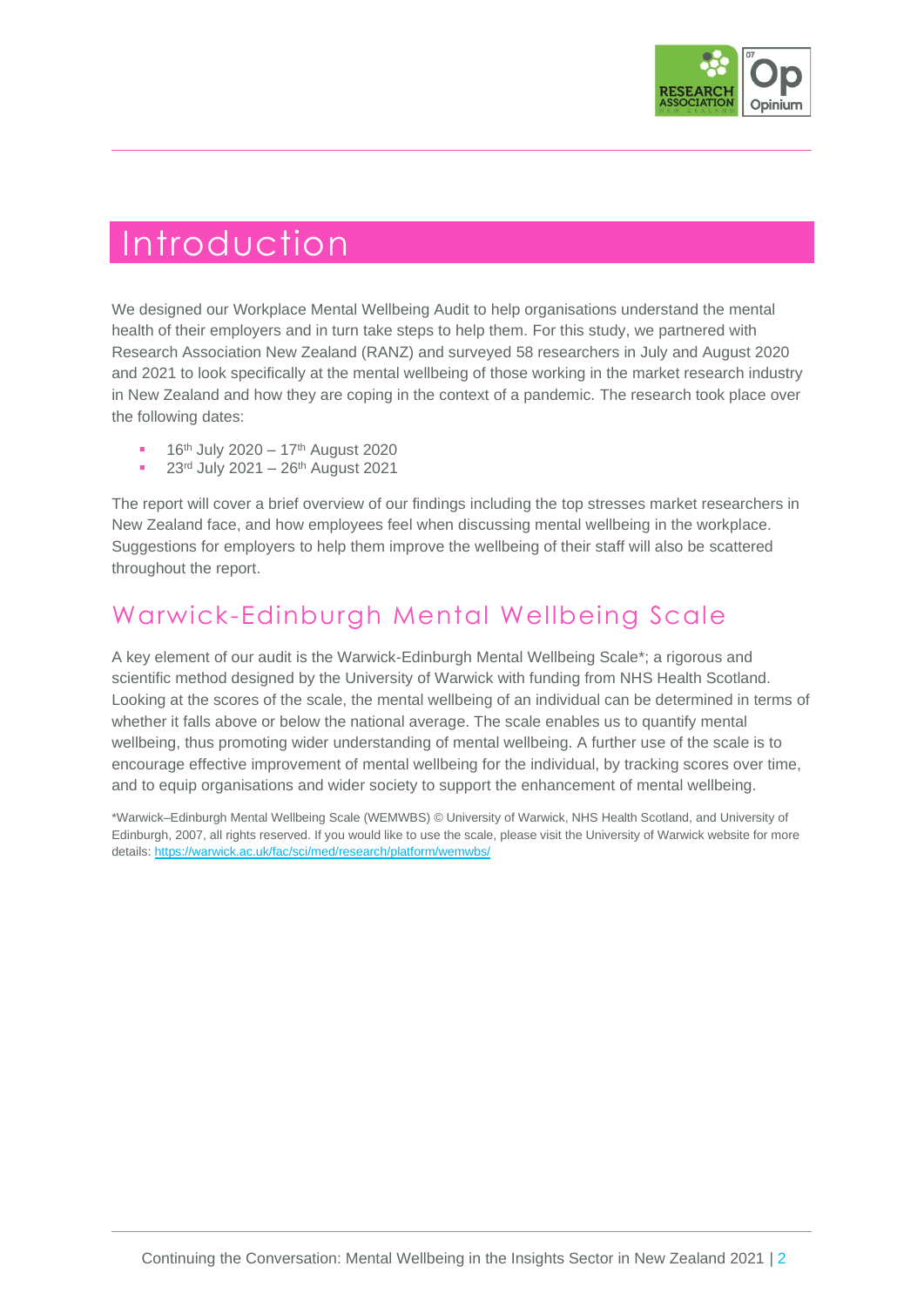

## Overall wellbeing

### Over eight in ten researchers have struggled with mental health problems in the last year

The Covid-19 pandemic and the resulting changes to the way we live have negatively impacted many people's mental health and created new barriers for individuals already suffering from mental health issues. Over four in five (84%) have suffered with a mental health problem over the past year, which is a higher proportion than those who have experienced a physical health problem (78%).

The most common mental health problems have remained prevalent among market researchers over the past 12 months:

|           |                     | 2020       | 2021 | <b>Difference</b> |
|-----------|---------------------|------------|------|-------------------|
|           | <b>Stress</b>       | 68%        | 69%  | $+1%$             |
| $\bullet$ | Anxiety             | 60%        | 62%  | $+2\%$            |
| $\bullet$ | Feeling low/ down   | <b>71%</b> | 60%  | $-11%$            |
|           | Exhaustion/ burnout | 42%        | 53%  | $+11%$            |

While the prevalence of those who feel low or down has decreased by 11% over the past year, the proportion who have experienced exhaustion or burnout has increased by 11%.

Despite the high levels of mental health problems seen across the industry, there is a reluctance to take time off work for recovery; only one in three (33%) took time off to rest and recover following mental health problems, compared to six in ten (60%) who took time off for physical health problems. This has remained consistent with the proportion taking time off in 2020, when 62% took time off for physical health problems, compared to just 29% who took time off for mental health.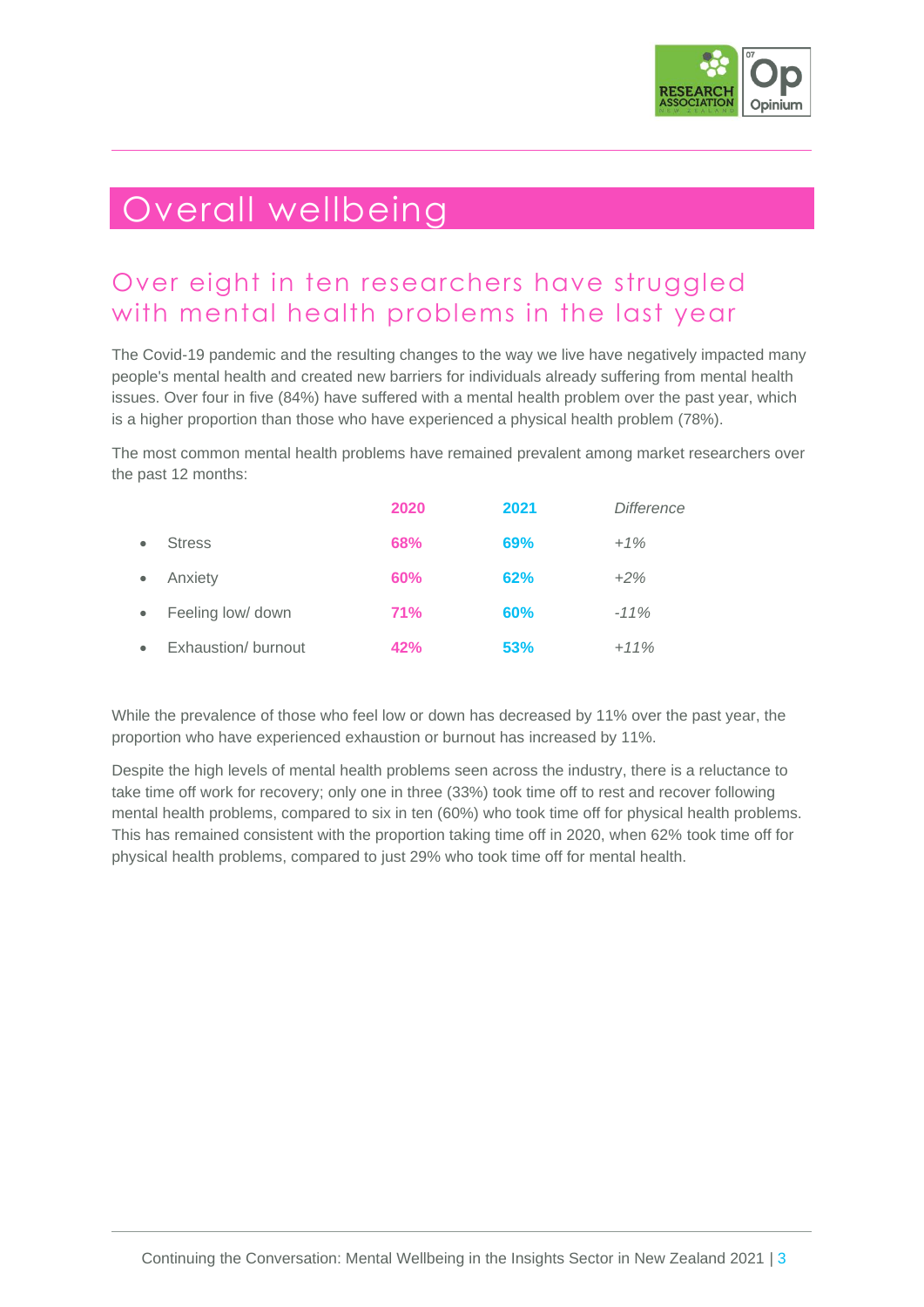

#### Two in five do not feel that their mental health problem is a valid reason to take time off work



Perception of health issues not being bad enough to take time off work is the most common barrier for taking time off for health problems (51%). However, there are other barriers which are more likely to prevent individuals from taking a day off for mental health problems versus physical health problems. For example, having too much work to do is more likely to be a reason for not taking time off for a mental health problem versus a physical health problem (46% versus 21% respectively), as is wanting to keep the issue to themselves (43% versus 10% respectively) and not feeling as though it is a valid reason to take time off work (43% versus 14% respectively). This suggests that those working in research still do not feel comfortable revealing that they are suffering from stress or telling employers that is the reason behind an episode of absence.

### Mental health at work

#### A quarter of market researchers feel that their job is highly stressful

Almost a quarter (24%) of researchers feel that their job is highly stressful (giving it a rating of 8-10, with 10 being extremely stressful). This has increased from 18% in 2020. The aspects of working life which market researchers find stressful most regularly (NET often/all the time) are pressure (50%), impending deadlines and targets (50%), tight deadlines (38%), and demands from clients (33%).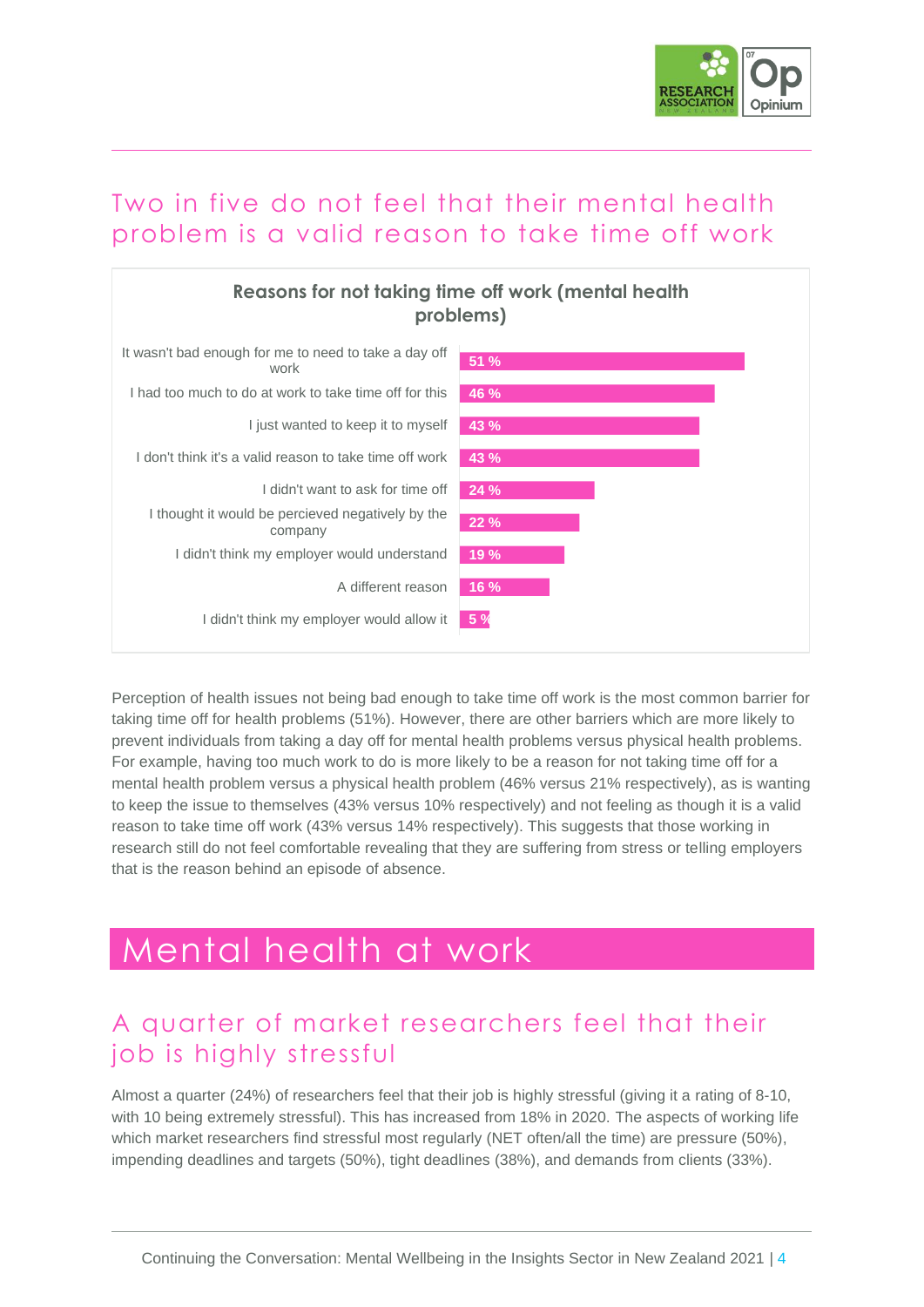

More positively, confrontation is an issue faced by only a minority in the market research industry at just 3%.

When probed on what makes them feel stressed at work, the top five issues were:

| $\bullet$ | Workload/having too much to do            | <b>47%</b> |
|-----------|-------------------------------------------|------------|
| $\bullet$ | The risk involved in projects going wrong | <b>36%</b> |
| $\bullet$ | Unclear expectations                      | 34%        |
| $\bullet$ | Inability to affect change                | 33%        |
| $\bullet$ | Impending deadlines/targets               | 31%        |

#### A third of market researchers (33%) do not feel their workplace is doing enough to help employees with mental health and wellbeing

The onus is on the industry to support its employees through their mental health problems, with 98% of market researchers agreeing that their workplace has a role to play in looking after the mental wellbeing of its employees. The proportion who feel that their colleagues would be supportive if they were struggling with mental health or wellbeing is positive at 84% (compared to 75% in 2020). The proportion of market researchers who feel that they could talk to their manager openly about their mental health and wellbeing has also improved since 2020 (53% in 2021 versus 47% in 2020). The steps that companies are taking in promoting mental wellbeing among their employees can be demonstrated through the initiatives which are in place. Positively, there continues to be a high incidence of initiatives to facilitate mental wellbeing. For example, 88% offer remote working or working from home (compared to 83% in 2020), 69% allow flexible hours (compared to 72% in 2020), and 65% have access to an employee assistance programme, which has increased from 53% in 2020.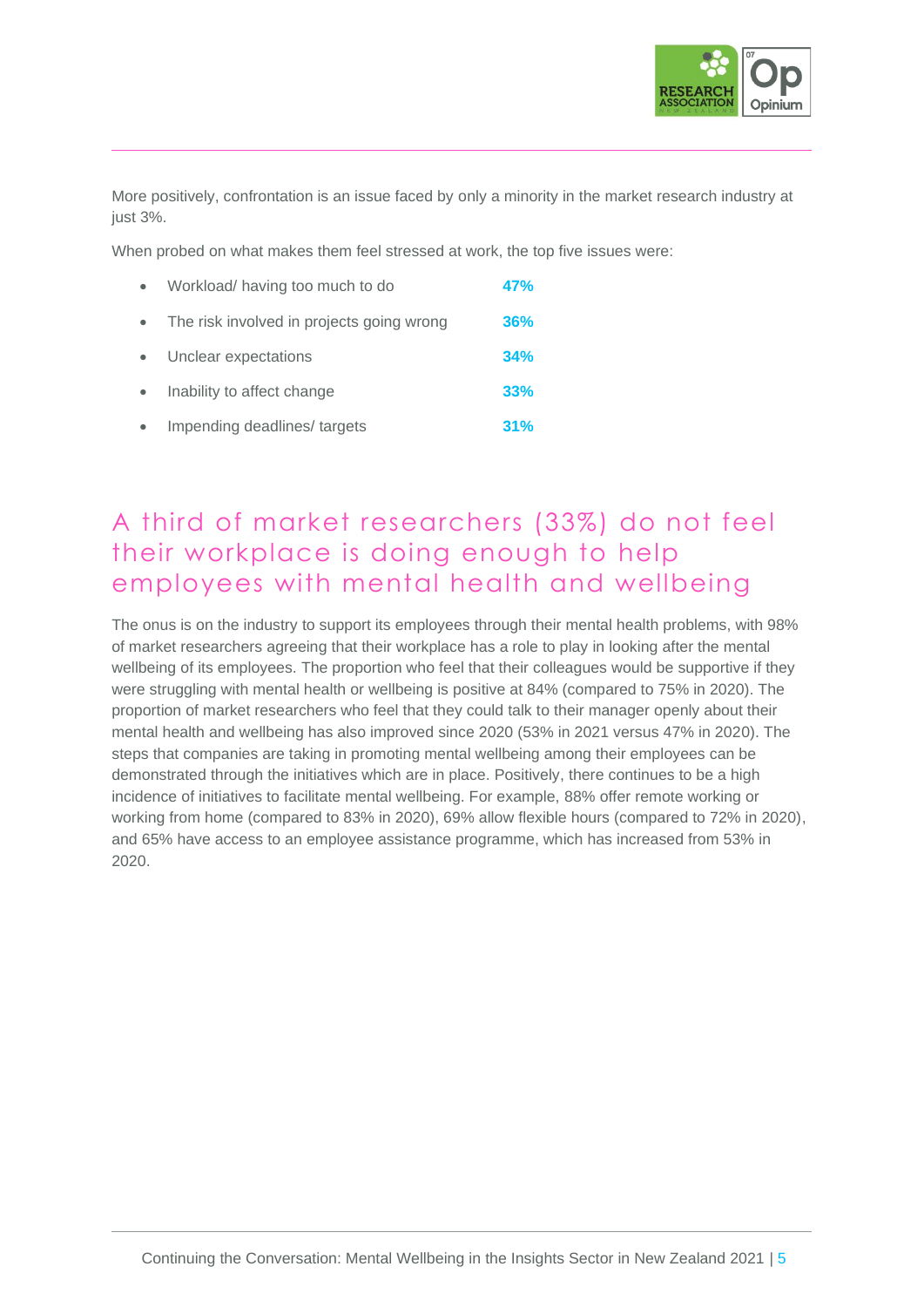

The top ten initiatives that market researchers have made use of are:



However, the extent to which market researchers feel that they have mechanisms in place to talk about their mental health in the workplace remains limited. Three in ten (29%) do not feel that they can talk to their manager openly about their mental health and wellbeing. On top of this, one in three (33%) feel that their workplace is not doing enough to help employees with their mental health and wellbeing, and three in ten (29%) would not know how to approach the topic of mental health or wellbeing if they were struggling at work. This research found that seven in ten workers who have suffered from mental health problems in the last 12 months have not told their workplace about it (69%). It is apparent from this that the decision to disclose distress at work is not taken lightly, and it is vital that the market research industry becomes an environment where workers feel safe to disclose the challenges they face.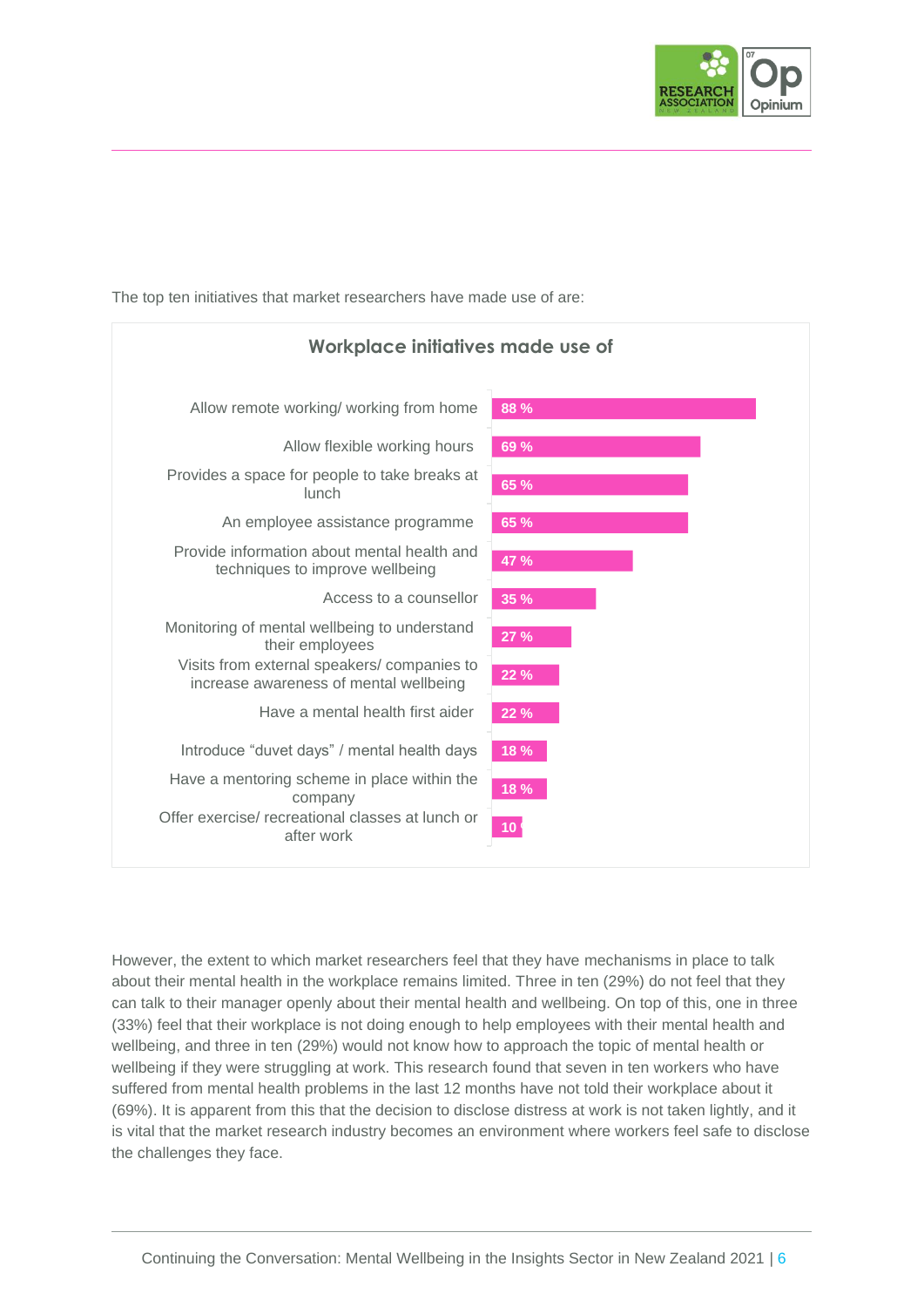

Looking forwards, listening to what employees require for full support of their mental wellbeing is vital. When probed on the initiatives which they feel would improve the mental health and wellbeing of employees, the ten most sought-after suggestions were as follows, and are broadly in line with findings in the 2020 audit:

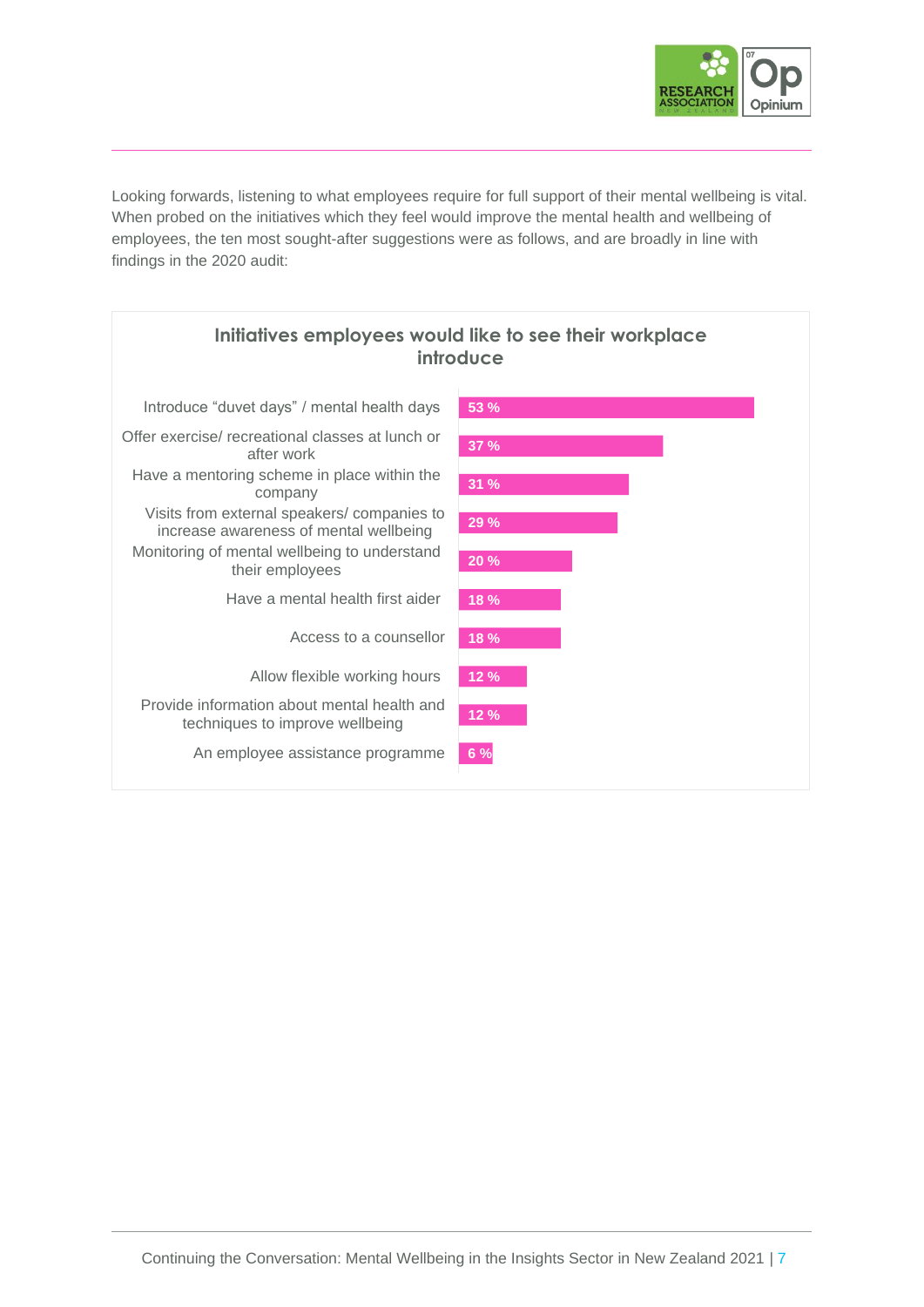

## Impact of Covid-19 on wellbeing

Over the past year, employers and employees have been working together to slow the spread of Covid-19; a challenge which has remained a threat to the mental wellbeing of employees. Positively, nine in ten of those in the market research industry felt that their organisation handled the pandemic well (90%) and felt supported by their employer (94%).

Working from home has become commonplace across the world, and in the market research industry just under nine in ten are still working from home at least some of the time (88%). However, a minority of this group are working from home full time (8%), with the majority working from home some of the time (79%). The proportion working from home at least some of the time has doubled since before the pandemic (44%).

#### Eight in ten feel more relaxed when working from home

Despite the many challenges caused by the Covid-19 pandemic, there have been positive implications on some elements of mental wellbeing. More than eight in ten (83%) market researchers feel more relaxed when working from home, this has increased from 69% in 2020. Furthermore, many workers still feel that not having to commute has improved their mental health (74% compared to 76% in 2020). The proportion who feel that they have a better work life balance when they are working from home has improved since 2020 (71% in 2021 versus 61% in 2020).

However, working from home has continued to take its toll in other negative ways on workers. Some issues caused by working from home have worsened since 2020, for example more workers now find it difficult to draw boundaries between work and rest (50% in 2021 versus 37% in 2020). Socialisation is an issue, with more than one in four feeling isolated when working from home (29% versus 24% in 2020), and one in four who struggle to stay in contact with their colleagues when working from home (24% versus 29% in 2020). There are some negative implications of working from home which still exist but are felt to a lesser extent compared to last year. Fewer now feel that they are working longer hours when working from home (26% in 2021 versus 45% in 2020), and fewer feel worried about the impact that prolonged working from home will have on their mental health (21% in 2021 versus 33% in 2020).

#### Most market researchers feel that working from home during the pandemic has improved their mental health

The negative impacts of working from home on mental wellbeing have softened over the past year, with 17% who feel that working from home has worsened their mental wellbeing (compared to 27% in 2020), and 57% who feel that it has improved their mental wellbeing (compared to 49% in 2020).

When considering returning to the office full time, employers must consider the concerns that employees have. The biggest concerns are around busy commutes and losing the free time gained by working from home (both 30%). On top of this, workers are also concerned about having to use public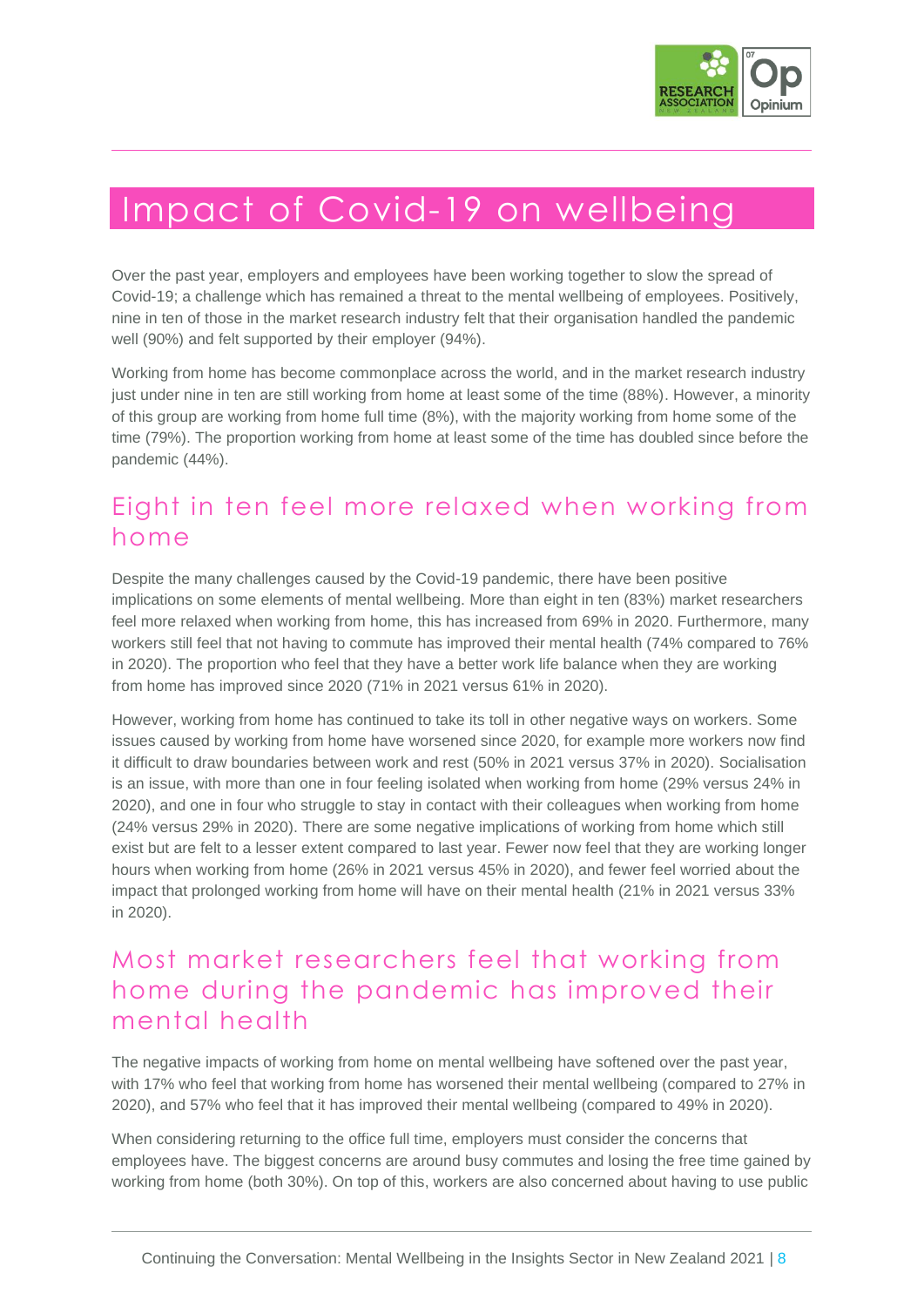

transport to get to work, general hygiene in the office, and having less time with their families (all 14%).

### **Conclusion**

It's been a difficult and turbulent eighteen months, particularly regarding our mental wellbeing.

Market research is a hectic and fast-paced industry and whilst this makes it an exciting industry to work in it also means that long-hours and intense workloads can sometimes get the better of us. Indeed, deadlines and targets were some of the key factors that employees cited as causes of low mental wellbeing.

The good news is that employers are taking notice and our research has found that there are more programmes and initiatives available to workers. Similarly, we are getting much better at talking openly and honestly about mental health. However, the fundamental causes of low mental health at work remain the same; long-hours and heavy workloads. If employees are given the tools to support their mental wellbeing, then we may start to see real, tangible improvements in mental health.

The pandemic presents a perfect chance for us to reconfigure how we work. The report has shown that employees have really benefitted from working from home and are happier for being closer to loved ones, not having to commute, and being able to be more flexible with their working patterns. Equally, they still appreciate the benefits of going into work whether it be seeing their colleagues or getting out of the house.

Ultimately, the market research industry can choose to seize this moment and create a flexible working structure that gives workers the power to choose working patterns that suit them. We can use this as a chance to reassess what 'manageable' looks like when it comes to workload and emphasise the 'life' in 'work-life balance'.